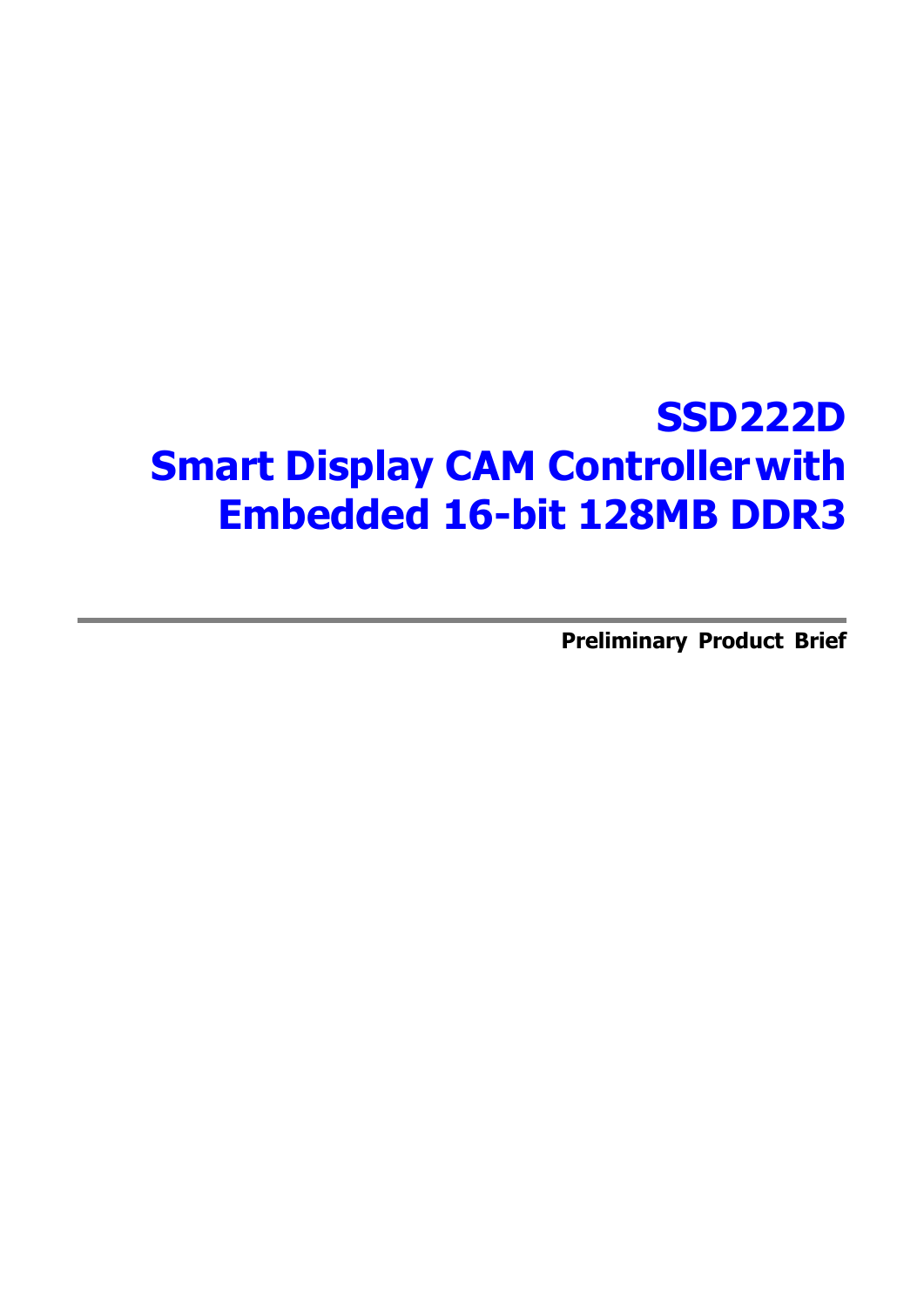© 2022 SigmaStar Technology. All rights reserved.

SigmaStar Technology makes no representations or warranties including, for example but not limited to, warranties of merchantability, fitness for a particular purpose, non-infringement of any intellectual property right or the accuracy or completeness of this document, and reserves the right to make changes without further notice to any products herein to improve reliability, function or design. No responsibility is assumed by SigmaStar Technology arising out of the application or use of any product or circuit described herein; neither does it convey any license under its patent rights, nor the rights of others.

SigmaStar is a trademark of SigmaStar Technology. Other trademarks or names herein are only for identification purposes only and owned by their respective owners.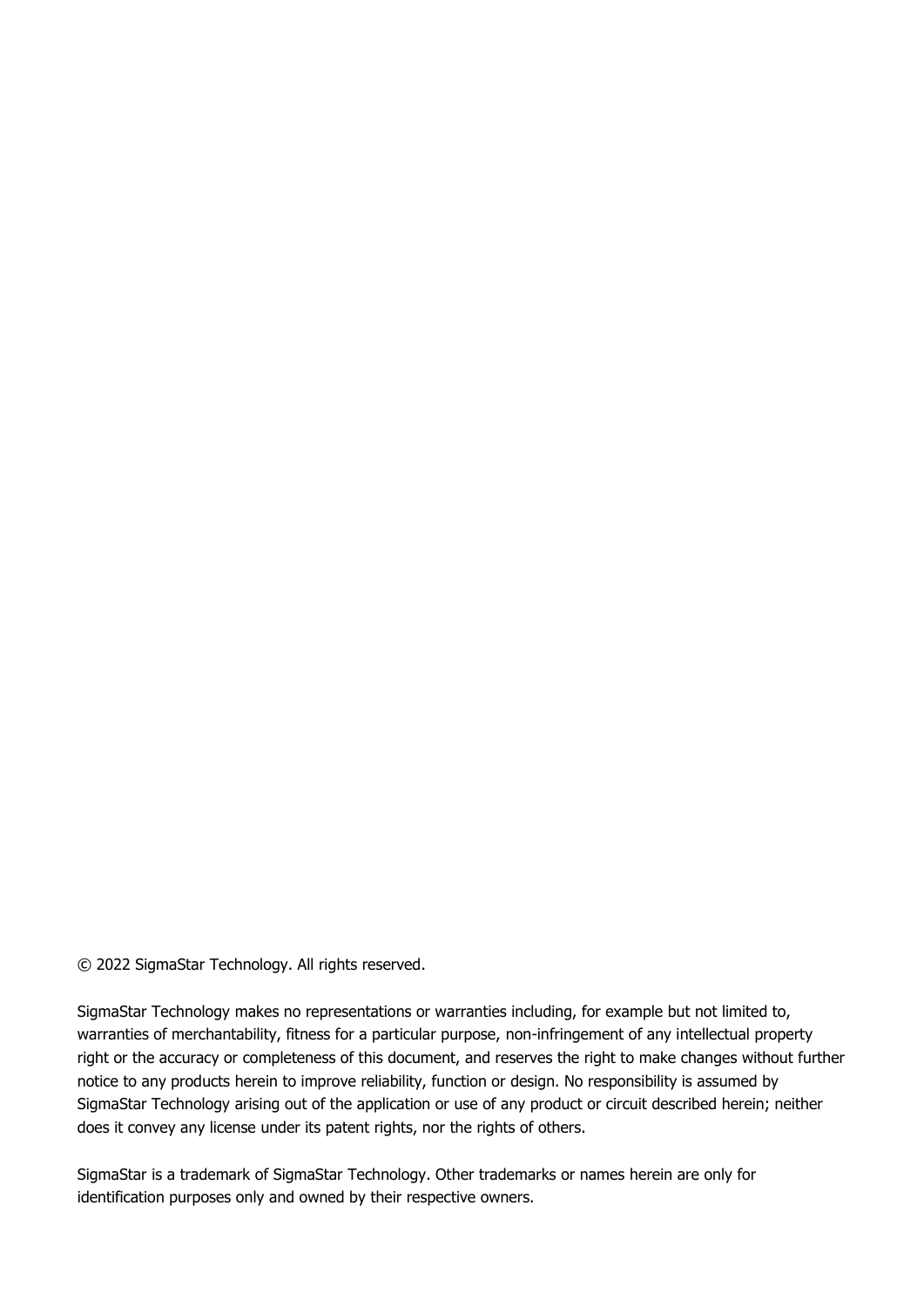## **FEATURES**

- **High Performance Processor Core** 
	- ARM Cortex-A7 Dual Core up to 1 GHz
	- 16KB I-Cache/16KB D-Cache/128KB L2-Cache
	- Neon and FPU
	- Memory Management Unit for Linux support
	- DMA Engine
- **Image/Video Processor** 
	- Supports 8/10-bit parallel interface for raw data input
	- Supports max. two MIPI interfaces with 2 or 1 data lane and 2 clock lanes, up to 1.5GHz
	- Supports 8/10-bit BT.601/656 parallel interface
	- ISP processing performance up to 1920x1080p30
	- Bad pixel compensation
	- Temporal-domain Noise Reduction (3DNR)
	- Bayer domain Spatial-domain Noise Reduction (2DNR)
	- Bayer domain filter to remove purple false color in highlight regions
	- Optical black correction
	- Lens shading compensation
	- Auto White Balance (AWB) / Auto Exposure (AE) / Auto Focus (AF)
	- CFA color interpolation
	- Color correction
	- Gamma correction
	- Video stabilization
	- Frame buffer data compression and decompression to save memory bandwidth
	- Wide Dynamic Range (WDR) with local tone mapping
- **JPEG Encoder** 
	- Supports JPEG baseline encoding
	- Supports YUV422 or YUV420 formats
	- Supports max. resolution 720p (1280x720) with 30fps
- **Display Subsystem** 
	- Built-in contrast, brightness, sharpness, and saturation, 3D NR, Gamma control
- TTL output up to 1280x800 60fps with RGB565 or RGB666 or RGB888 format
- BT.656 output up to 720p60
- Serial RGB up to 800x600 60fps
- Supports SPI panel, clock frequency up to 54MHz
- Supports FHD graphic layer with Index 4/8, ARGB1555/ARGB4444/ARGB8888, and RGB565 format
- Supports UI/OSD layer with max. resolution 1280x800
- 2D Graphics Engine
	- Line draw
	- Rectangle/gradient rectangle fill
	- Bitblt/Stretch Bitblt/Italic Bitblt
	- Palette mode  $(1/2/4/8$ -bit)
	- Format transformation
	- Color space conversion
	- Clipping
	- Alpha blending
	- Rotation/Mirror
	- Dither
- **Audio Processor** 
	- Three mono ADCs or one mono + one stereo ADC for microphone input
	- Two stereo DMIC inputs
	- I2S TDM 8-channel, RX 2/4/8 channels, TX 2 channels
	- One stereo DAC for lineout
	- One HP Driver headphone set
	- I2S supports 8K/16K/32K/48K/96KHz sampling rate audio recording
	- ADC Pre-Amp gain supports 0dB, 6dB, 13dB, 23dB, 30dB, and 36dB
	- ADC boost gain supports  $-6dB \sim 15dB$  or 0dB  $\sim$  21dB with interval 3dB
	- ADC digital gain supports  $-63.5dB \sim 33dB$ with interval 0.5dB, can be muted to zero
	- SNR of DR A-Weighted ADC  $> 90$ dB (@gain = 0dB)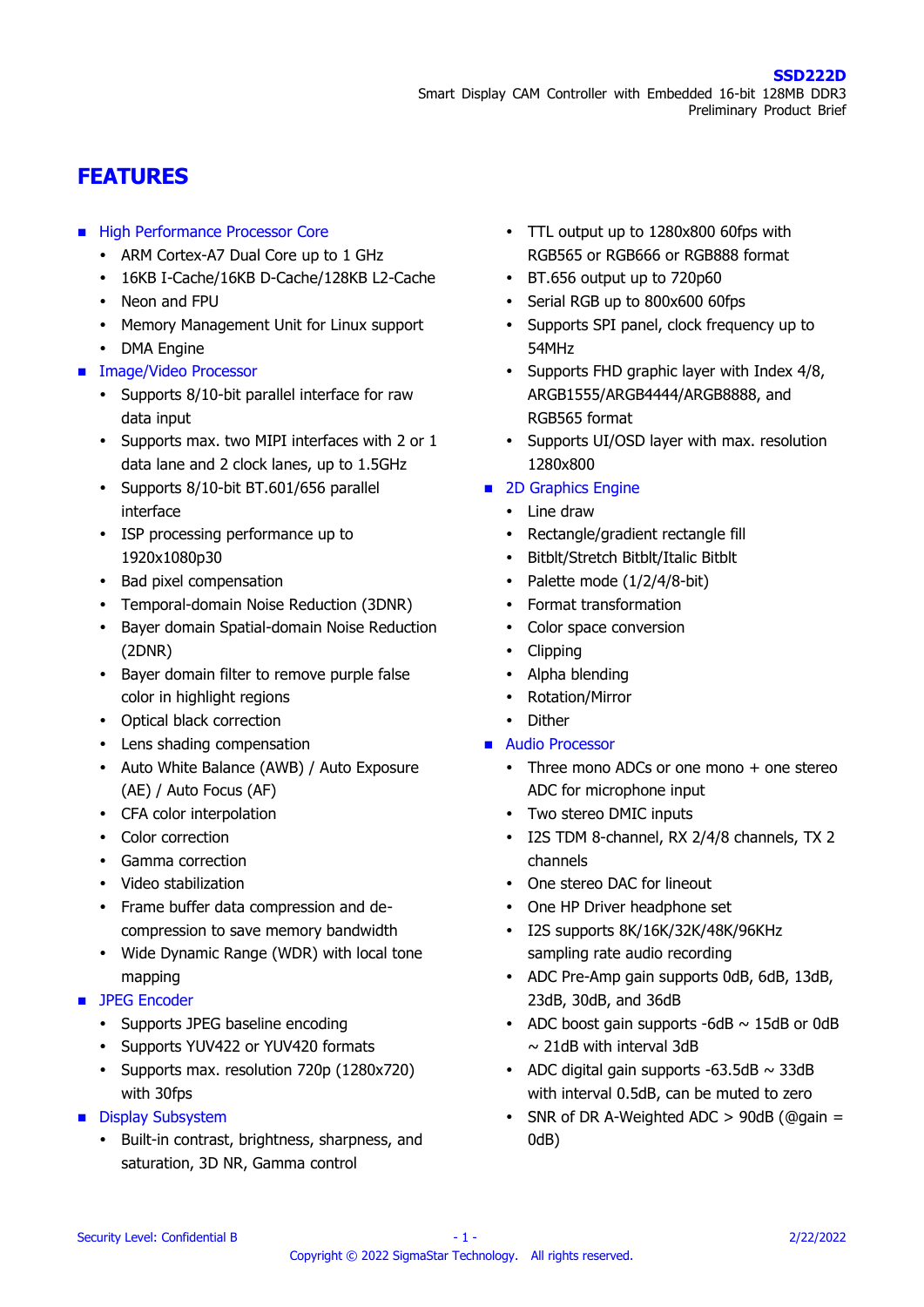#### NOR/NAND Flash Interface

- Supports 1/2/4-bit SPI-NOR / NAND flash with two chip selects
- **SDIO 2.0 Interface** 
	- Compatible with SDIO spec. 2.0, data bus 1/4 bit mode
	- Compatible with SD spec. 2.0, data bus 1/4 bit mode
- USB 2.0 Interface
	- One USB2.0 configurable host and device
		- − Host mode supports EHCI specification
		- − Device mode supports 4 end points
- **DRAM Memory** 
	- Embedded 16-bit 128MB DDR3 memory with max. 1866Mbps
	- Supports auto-refresh and self-refresh mode
- **Ethernet** 
	- Supports one Ethernet port
	- Supports 10/100Mbps half/full-duplex
	- One built-in 10/100M Ethernet PHY
	- Supports one RMII to connect external PHY
	- Supports two LEDs for ePHY
- Security Engines
	- Supports AES/DES/3DES/RSA/SHA-I/SHA-256
	- Supports secure booting
- Boot options
	- ROM
	- SPI NOR
	- SPI NAND with ECC
	- SD Card and USB

#### **Peripherals**

- Dedicated GPIOs for system control
- Four PWM outputs
- Three generic UARTs and one fast UART with flow control
- Three generic timers and one watchdog timer
- Two SPI masters
- Two I2C masters
- Keypad supports up to 7x7, single mode
- **Miscellaneous** 
	- Built-in eFuse with 1024-bit to store device ID, AES key, chip configurations, etc.
	- Built-in power on reset (POR)
	- Built-in SAR ADC with 2-channel analog inputs for different kinds of applications
- Operating Voltage Range
	- Core: 0.9V
	- I/O: 1.8V/3.3V
	- DRAM: 1.5V (DDR3)
	- Power Consumption: TBD.
	- Ambient Temperature -20 $\degree$ C  $\sim$  85 $\degree$ C
- **Package** 
	- 128-pin QFN, 12.3mm x 12.3mm
	- Moisture Sensitivity Level (MSL): 3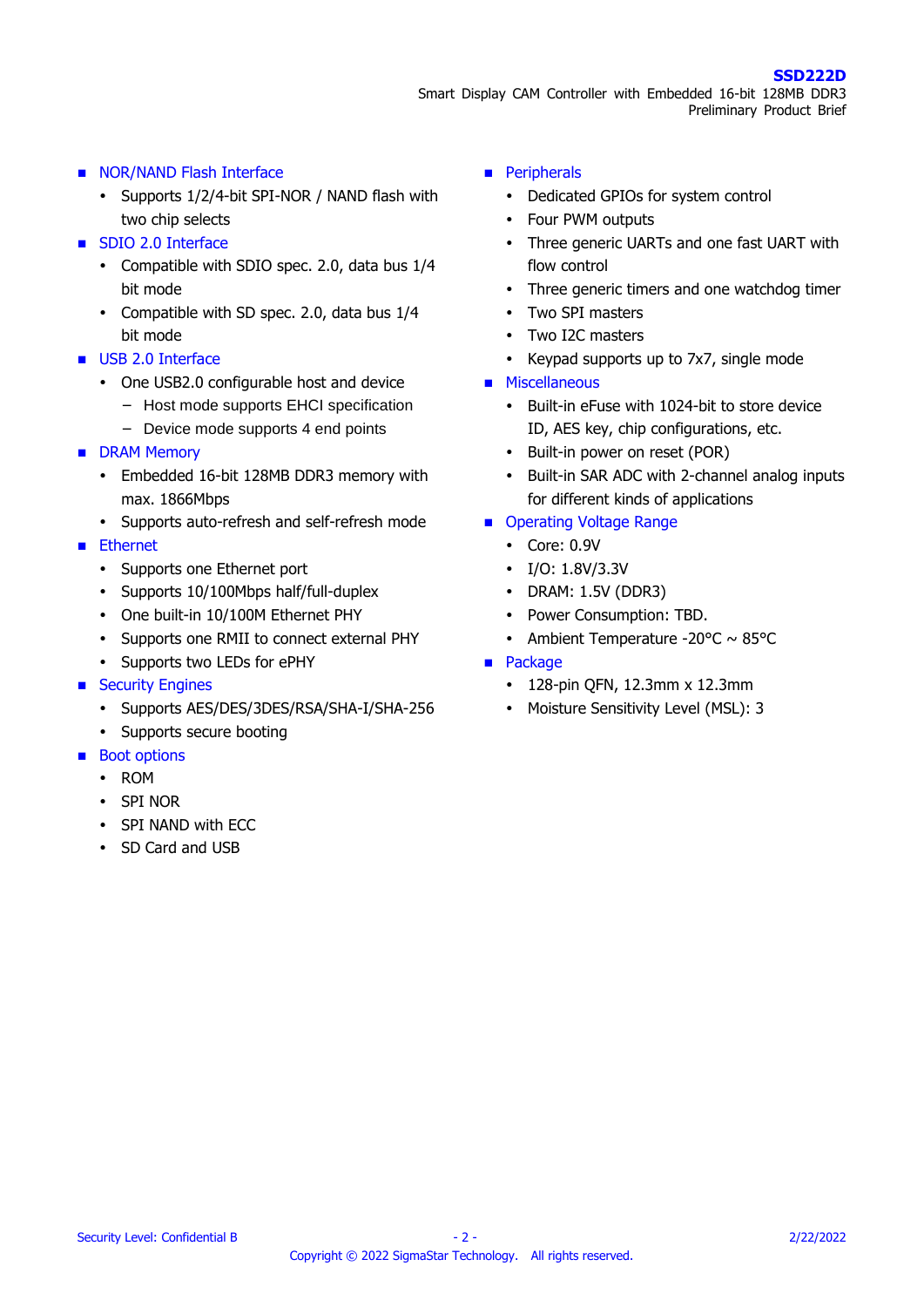## **BLOCK DIAGRAM**